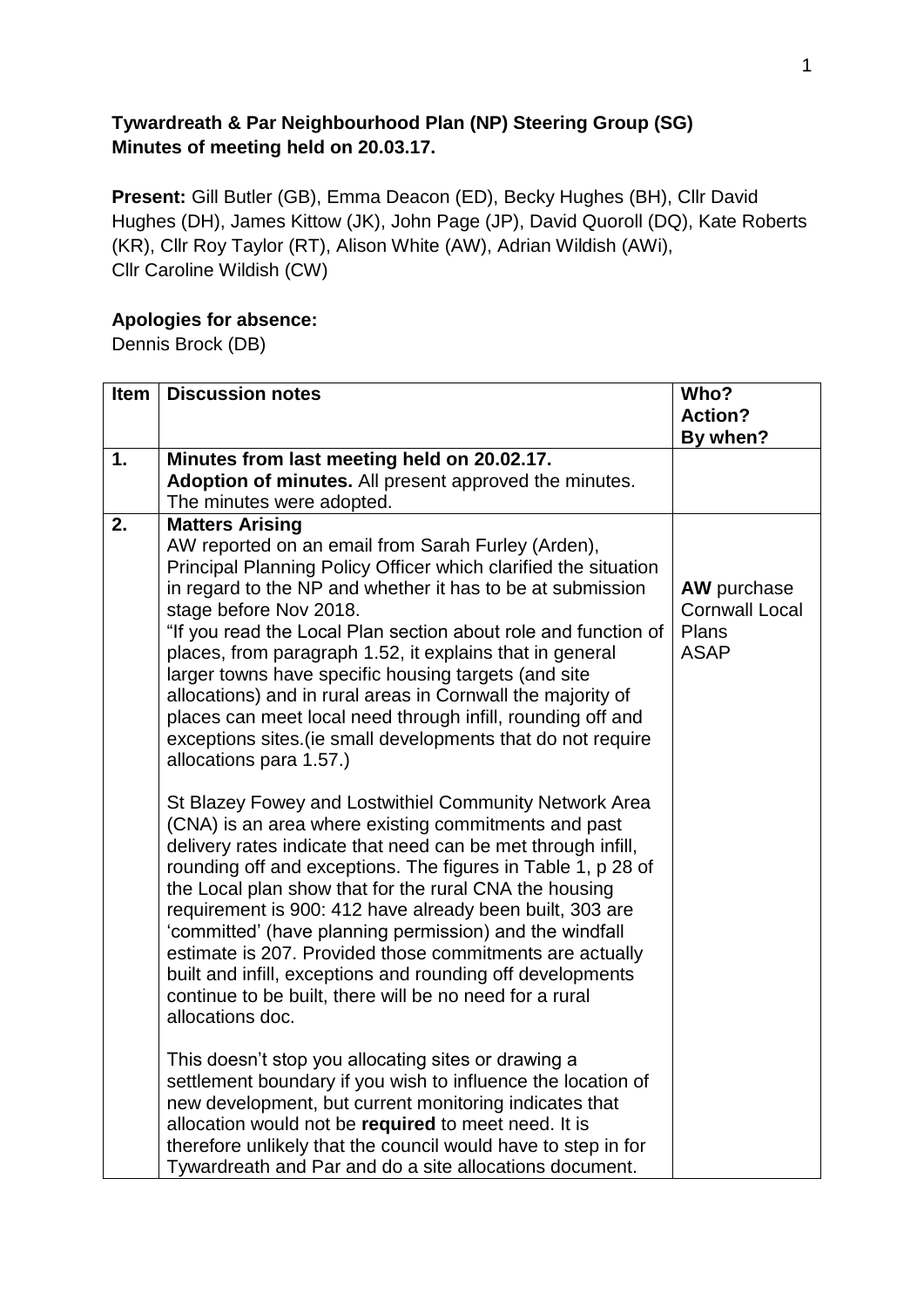|    | Meeting with Colleen O'Sullivan, Planning Dept DQ and<br>AW 08.03.17. The substance of the information given in<br>regard to development was as follows:<br>Settlement boundaries (development envelopes) have<br>traditionally been drawn round larger settlements e.g.<br>Tywardreath and Par. The expectation has been that most<br>development, be it housing, employment sites etc. would<br>take place within the settlement boundary. Exception sites<br>e.g. for affordable housing must be adjacent to the<br>settlement boundary and should not be determined in<br>advance. Affordable housing: currently 34 households are<br>most in need i.e. Bands A to D.<br>A Community Land Trust might be one way forward. |                                                                                |
|----|-------------------------------------------------------------------------------------------------------------------------------------------------------------------------------------------------------------------------------------------------------------------------------------------------------------------------------------------------------------------------------------------------------------------------------------------------------------------------------------------------------------------------------------------------------------------------------------------------------------------------------------------------------------------------------------------------------------------------------|--------------------------------------------------------------------------------|
|    | Outside of these areas (including in areas such as Kilhallon)<br>other policies relating to developments in rural, open<br>countryside have been operating. No large-scale<br>development would be expected to be approved, but "infill"<br>where a gap which could take 1 or 2 houses or "rounding<br>off" the settlement to a natural boundary might be.                                                                                                                                                                                                                                                                                                                                                                    |                                                                                |
|    | One way forward might be:<br>a) Take as a starting point the previous development<br>envelope (we have a map) and draw a settlement<br>boundary round that (adding in any recent development).<br>b) Look at the policies in the Cornwall Local Plan.<br>c) If the policy meets the needs/ reflects the wishes of the<br>local community, refer to it in the NP.<br>d) If the policy does not meet the needs/meet the wishes of<br>the local community, add it into the NP.                                                                                                                                                                                                                                                   |                                                                                |
|    | Colleen/Cornwall Council are sending us: a list of addresses<br>for voters, useful for mailings; data on the parish<br>(Community Insight Report) and maps of the parish.                                                                                                                                                                                                                                                                                                                                                                                                                                                                                                                                                     |                                                                                |
|    | RT reported that Ryan Chapman of Purl Design is willing to<br>be involved with a Focus Group linked to planning and/or<br>housing. SG agreed to purchase 2 x Copies of the Cornwall<br>Local Plan at £10 each. Cornwall Council provides a range<br>of paid for services including maps can be tailored to<br>precise requirements e.g. constraints, historic sites etc.                                                                                                                                                                                                                                                                                                                                                      |                                                                                |
| 3. | <b>Funding</b><br>DH expressed the SG's gratitude towards Heather Quoroll<br>(HQ) for being willing to keep the NP financial records. AW<br>will serve as liaison between SV and HQ on financial<br>matters. DQ has drawn up a draft application for Locality<br>funding. It was agreed that once the application has been<br>examined by DH and agreed that it is a fair and accurate                                                                                                                                                                                                                                                                                                                                        | <b>CE</b> group<br><b>Budget figures</b><br>to DQ ASAP<br>DQ submit<br>funding |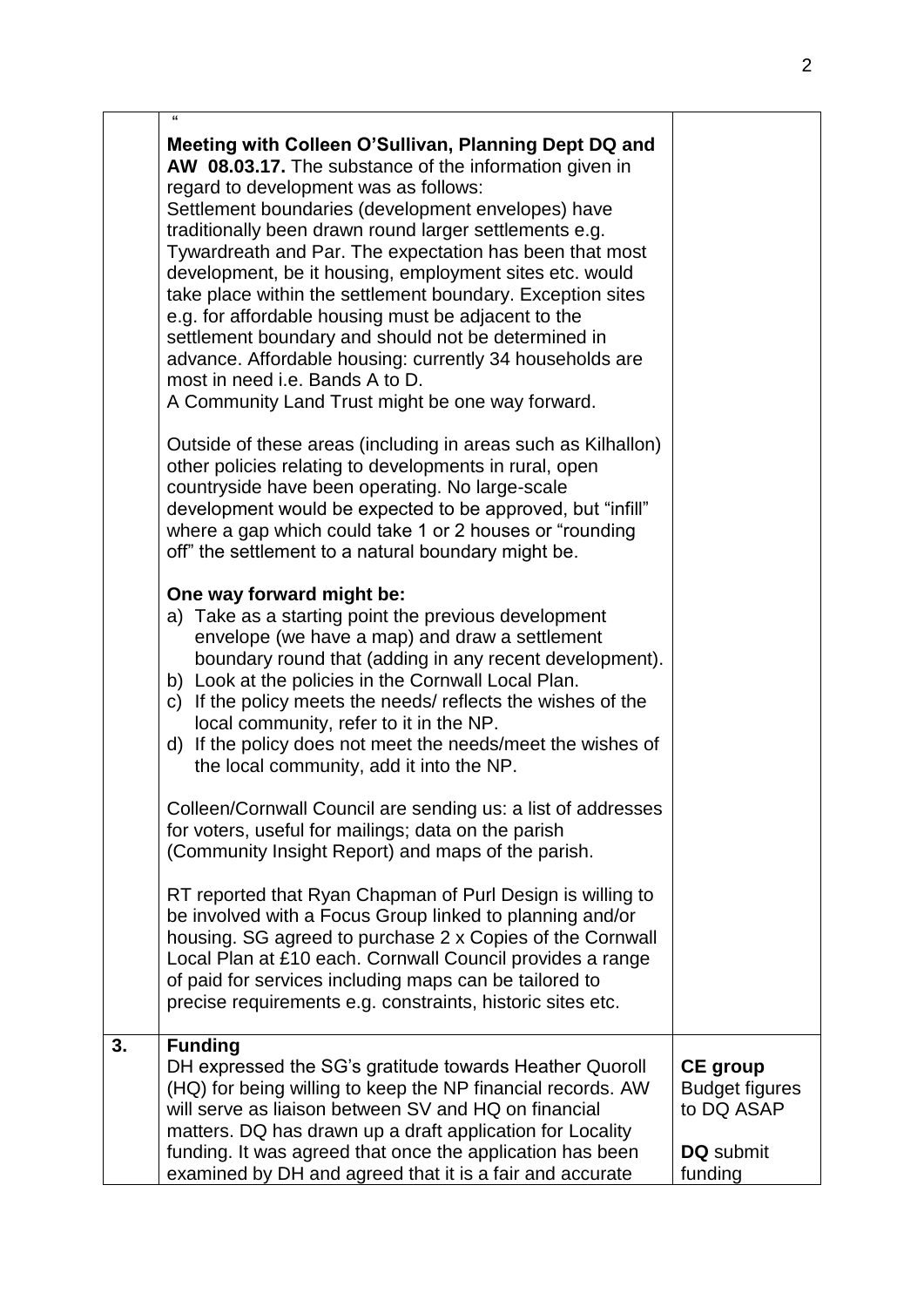|    | statement, the application should be submitted. It was noted<br>that grant money would not be released until mid or late<br>April at the earliest. Grant funding cannot be used<br>retrospectively and the CE group will organise activities<br>which will incur expenditure with this in mind. Updated<br>figures for expenditure i.e. an initial budget for the grant<br>funding application will be put together by the CE group and<br>forwarded to DQ ASAP.                                                                                                                                                                                                                                                                                                                                                                                                                                                                                                                                                                                                                                                                                                                                                           | application<br><b>ASAP</b>                          |
|----|----------------------------------------------------------------------------------------------------------------------------------------------------------------------------------------------------------------------------------------------------------------------------------------------------------------------------------------------------------------------------------------------------------------------------------------------------------------------------------------------------------------------------------------------------------------------------------------------------------------------------------------------------------------------------------------------------------------------------------------------------------------------------------------------------------------------------------------------------------------------------------------------------------------------------------------------------------------------------------------------------------------------------------------------------------------------------------------------------------------------------------------------------------------------------------------------------------------------------|-----------------------------------------------------|
| 4. | <b>Focus Group Reports: Community Engagement</b><br>Logo: ED has circulated logos and number 3 is the<br>preferred choice.<br>Initial Survey: KR has circulated 2 versions of the initial<br>survey. Some details yet to be added e.g. dates for<br>community engagement activities.<br><b>CE Roadshow Bus: GB reported that the CE might use</b><br>and open top double decker bus for events. This could be<br>organised through St Blazey and District Town Team.<br>Delivery of Leaflets: The SG can access an address file<br>from Cornwall Council for £23.00 but the SG may also be<br>able to access the information via SV. SV is following up<br>with Cornwall Council. GB has contacted Trudy and Josh to<br>check whether they may be interested in delivering the<br>leaflet and the initial survey.<br>Budget: final figures are not available yet for external<br>funding application (to be drawn up by DQ). The budget for<br>initial community engagement activities will be finalised<br>once the leaflet and initial survey are agreed. CE group will<br>then forward to DQ as agreed above in item 3.<br><b>PowerPoint presentation: BH has started the presentation</b><br>and will bring to the SG. | <b>AW</b> follow up<br>address info.<br><b>ASAP</b> |
|    | <b>Discussion and Decisions</b><br>The SG confirmed the adoption of no.3 logo and ED agreed<br>to make the "neighbourhood plan" writing darker. Members<br>decided to proceed with the "circles" version of the initial<br>survey; and KR was thanked for all the work she has put<br>into drawing up the survey.<br>The dates of the community events will be decided by the<br>CE group who will also circulate them to the SG to ensure<br>there will be enough members available to help.<br>The SG agreed the purchase of the Parish electoral address<br>list from Cornwall Council at £23 if necessary.<br>GB said that the SG will need to pay for the fuel for the use<br>of the bus for CE events and possibly make a donation.<br>JP and GB confirmed that Trudy Thompson is willing to<br>deliver the leaflets and surveys to all the parish addresses,<br>including outlying areas.<br>ED reported that she is now posting key bullet points from                                                                                                                                                                                                                                                             | <b>ED</b> amend logo<br><b>ASAP</b>                 |